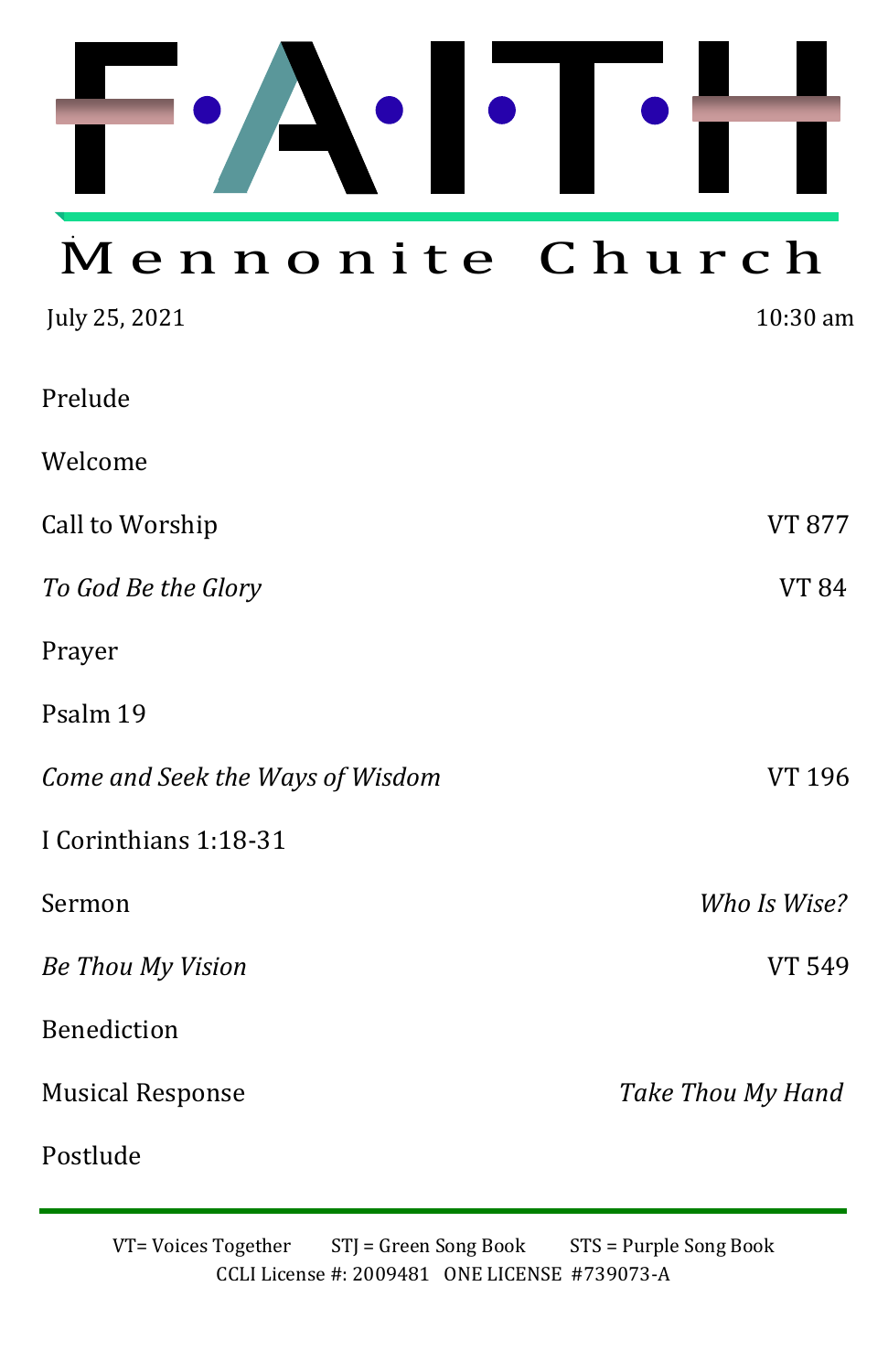### **WORSHIP PARTICIPANTS**

|                               |  | Sanctuary Prep <i>Lorisa Harder</i> |
|-------------------------------|--|-------------------------------------|
|                               |  |                                     |
| Worship LeaderJennifer Horn   |  |                                     |
|                               |  |                                     |
| Accompanists Marlene Habegger |  |                                     |

#### *Broadcasting………….………….…….Schefflers* Sound*....................................................John Horn* Projection*……………….…………Kathy Garber* Ushers*.....................Team C (Chuck Schmidt)*

### **GREETERS**

### **Front Door**

- 7/25 Becky Allison
- 8/01 Ken Janzen

### **Back Door by Kitchen**

- 7/25 Darlene Powers
- 8/01 Jody Hadley

# WELCOME

**WELCOME** to Faith Mennonite Church. We are glad you are here. If you need a **listening assistance device or a large print bulletin**, please ask an usher.

There are a few \*quiet\* craft items on the back table in the sanctuary that can be used during worship.

### **OUR MISSION STATEMENT**

As followers of Jesus Christ, our mission is to

- Worship together as a community of faith,
- **-** Invite everyone to share the gift of God's love,
- Nurture each other in the faith,
- Serve others in the spirit of Christ, and
- **-** Proclaim His way of peace, justice and reconciliation.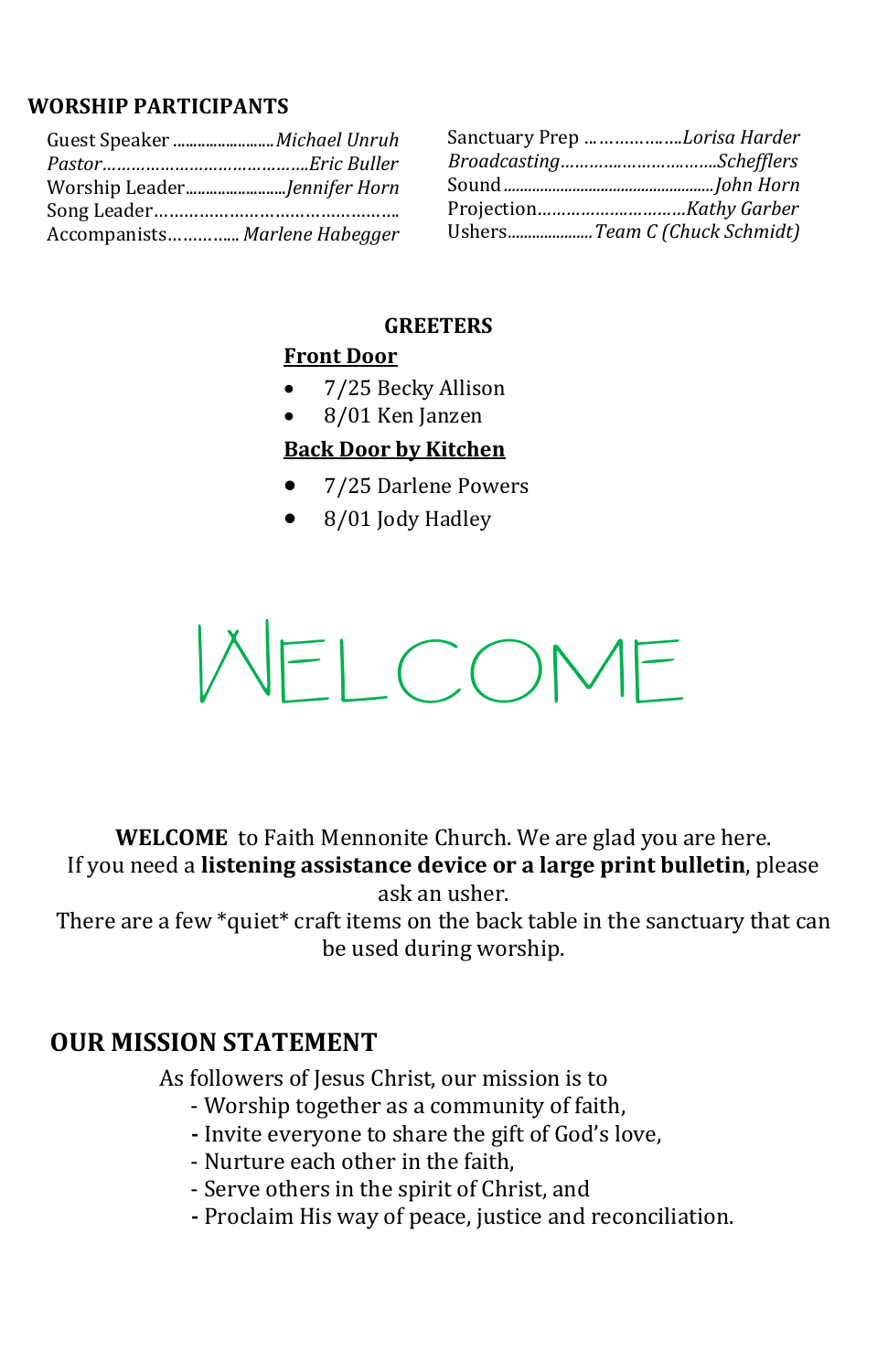# *FAITH FAMILY NEWS*

**TODAY,** is the congregational meeting. *WORSHIP* will take place at the normally scheduled time at 1030 in the sanctuary. The quarterly meeting will follow in the sanctuary, with it being streamed on our private YouTube channel.

**ERNIE CLAASSEN** passed away Saturday, July 17, at Kidron Bethel Healthcare. Funeral Service will be Wednesday, July 28, at Beatrice Mennonite Church (Beatrice, NE). Burial at First Mennonite Church Cemetery (Beatrice, NE). His daughter is Linda Jones.

**CARMEN SCHMIDT'S BROTHER,** Howard Goentzel, of Palmer, Alaska, passed away on Monday, July 19. Please keep Carmen and her family in your prayers.

**CHURCH RETREAT 2021!** In your church mailboxes you will find information about this years church retreat on August 14 & 15! Everyone is invited to attend and bring a friend. There will be times available to fish, swim, play, and fellowship! To help plan for meals, please fill out the registration form and place it in the box in the foyer by August 8!

**BOOKS! YES, More BOOKS!** We will be ordering in August so we would like ideas on what you would like. IF you can, please be specific. Some of you have donated books which have not been processed yet, but will be. Thank you Cindy Banman & Arlys Deckert

**THANK YOU!** Because of your amazing generosity, I have reached my financial goal for MVS this fall. I appreciate your support very much and ask for prayers as I begin my year in San Francisco! ~Anna Lubbers

**THE ANNUAL WDC ASSEMBLY** is being held July 30 - August 1, 2021. This year, our church, will be hosting the event. It will be a combination of virtual and live events. To see the full line up events, please visit https:// mennowdc.org/2021-wdc-annual-assembly/

**SOON OUR STUDENTS** will be headed back to school. Newton and Remington Schools start on August 12, while Halstead doesn't start until the 18th. And then we have our college students who start on different dates yet. Let us pray for all our students and teachers and staff that this year will be a great year.

### *BEYOND FAITH MENNONITE CHURCH*

**MCC MEAT CANNING** needs our prayers. Ken Janzen shares that the managing coordinator has resigned . MCC is planning to move forward into the canning season but at this time is unsure what the season may look like. They also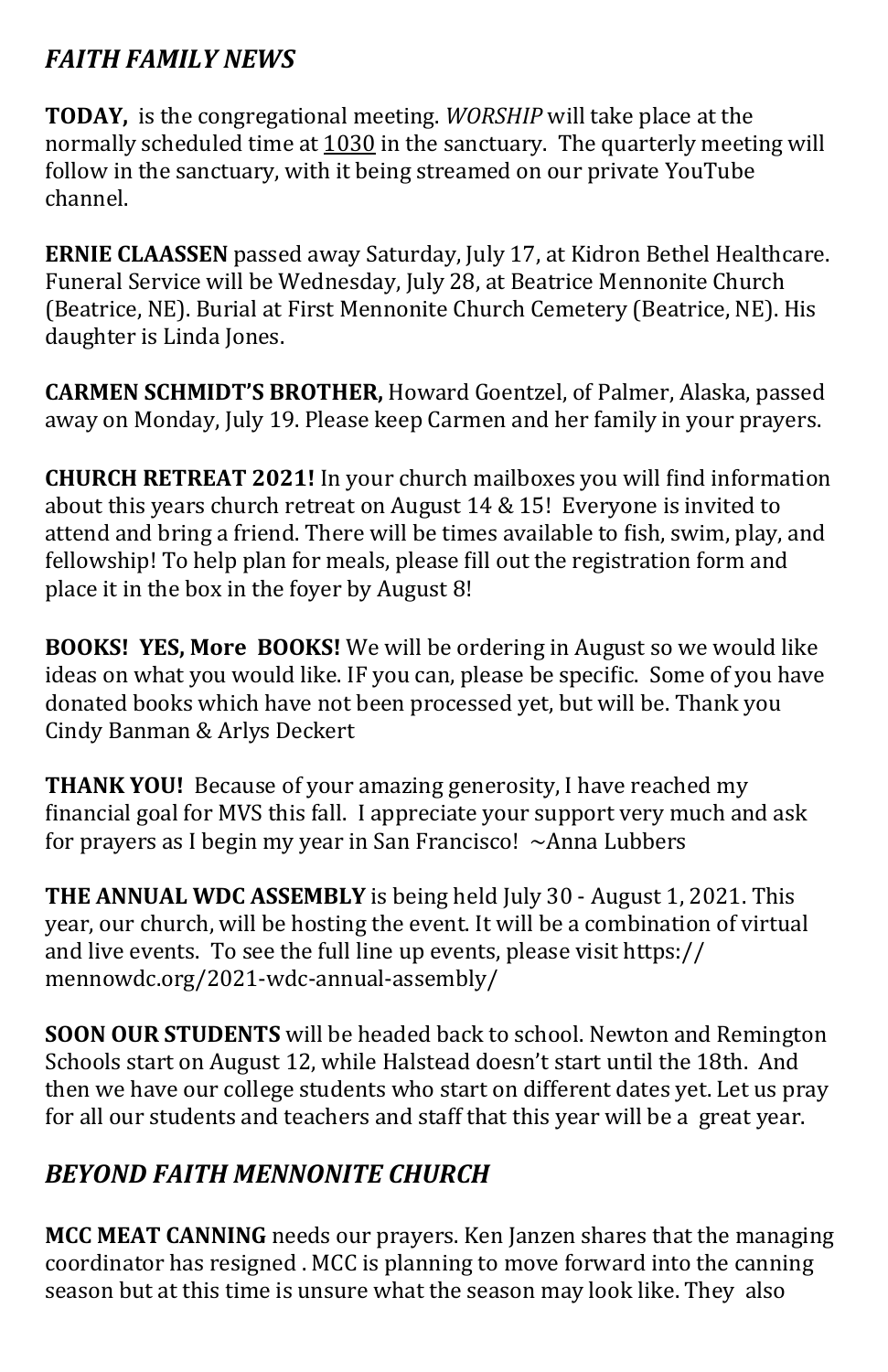have a need for canners. They have one canning operator but this person is unable to drive the truck.

**PRAIRIE BRONZE HANDBELL ENSEMBLE** lead by Vada Snider will be preforming Sunday, August 1, 2021 at 3P.M. at First Presbyterian Church. This is at 900 Columbus here in Newton.

**EVERENCE NEXT WEBINAR** is on August 8 at 6:30 PM. "Gifts that give back" Many make charitable gifts to support their favorite causes and organizations. Some choose to extend their charitable giving further by designating dollars for charity in their end-of-life plans. But did you know there is another type of gift plan that generates income for the donor and then sends a gift to charity at a later date? Come to this workshop to learn more about "Gifts that give back" and whether it is a strategy for you!

This webinar will be hosted by Mitch Stutzman, Everence Stewardship Consultant. This webinar is free. Please register by contacting our office at 877-467-7294, 316-283-3800 or [central.kansas@everence.com.](mailto:central.kansas@everence.com)

**THURSDAY, JULY 29** – Grand Open House for the new Kauffman Museum exhibit, "Vapes: Marketing an Addiction," 2-6 p.m. This new exhibit examines what is known about e-cigarettes, and includes selections from a previous Kauffman Museum exhibit, "Better Choose Me: Collecting and Creating with Tobacco Fabric Novelties, 1880-1920." "Vapes" has been on display at NMC Health in Newton since the beginning of June and moves to Kauffman Museum July 29-Jan. 9, 2022.

**COLORADO PEACHES ARE COMING** to MCC in North Newton! Get your Colorado Peaches this summer and support MCC at the same time. Beth-El Mennonite Church in Colorado Springs is organizing a fundraiser to cover expenses related to the annual Rocky Mountain Relief Sale, which is being planned for October 15-16 in Rocky Ford, Colorado. Peaches are available in 10-pound boxes for \$25 and 18-pound boxes for \$35. Deadline for orders/ payment is Monday, August 2. Checks or cash are accepted, checks are made payable to Beth-El Mennonite Church with "Peaches" in the memo line. Please contact Patsy Dirksen at MCC Central States Office for orders/payments at [patsydirksen@mcc.org.](mailto:patsydirksen@mcc.org) Pick-up date for peaches is tentatively scheduled for Monday, August 23 at the MCC Central States in North Newton.

# *CAMP MENNOSCAH*

**YOUTH SUMMER CAMPS** are in full swing will run through July 30th. This is the last week for summer camp. We end with Senior High Week! We have Ronni Horn and Caleb Garber as campers. Jennifer Horn is volunteering in the kitchen again this week! Anna Lubbers is life guarding.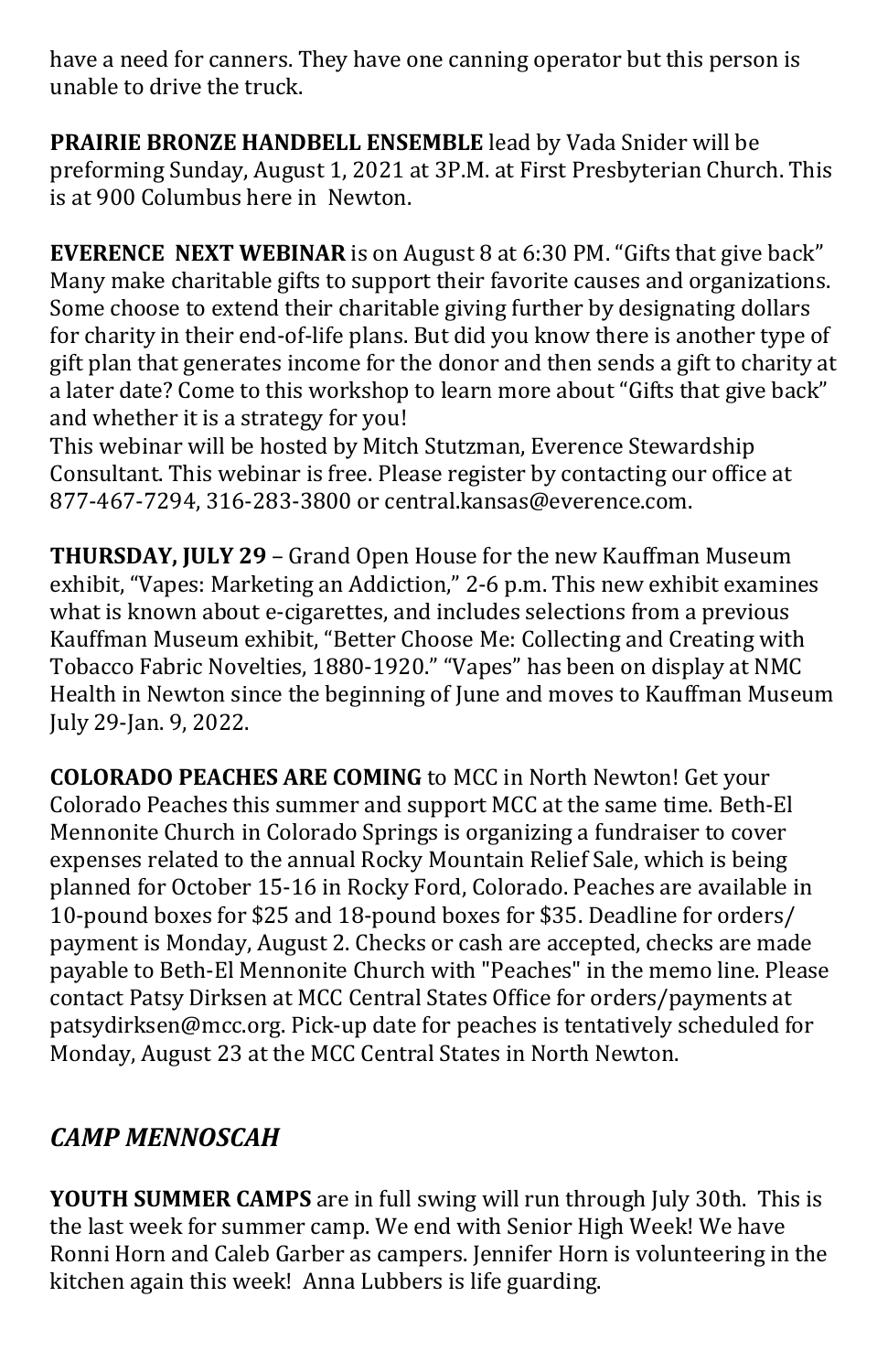**THE NEXT WORK DAY** at Camp Mennoscah is July 30 & 31! Volunteers are needed in abundance for both **July 30 and 31** to lower the tents and break down the bunks for storage. On Friday, July 30, work will begin at approx. 1:30pm (after the end of Senior High Camp) and go until 6:30pm. We'll begin again on Saturday at 8:30am and work until we're done. A simple noon meal will be offered on Saturday. There is the option of staying overnight between the two work days--make it a service holiday! Let us know you are coming for one or both days so we can plan accordingly! Contact us at 620-297-3290.

## *WESTERN DISTRICT CONFERENCE*

**REMEMBER TO SIGN UP FOR THE WDC ANNUAL ASSEMBLY AT: mennowdc.org/2021**. Friday worship, July 30 at 7 pm followed by snocones outside at 8 pm. July 31, Saturday 7-8 pm enjoy storytelling under the tent with fresh popcorn. Invite your friends to Faith Mennonite Church, 2100 N Anderson Ave, Newton, KS, for some summer fun. Storytelling also inside and online!

**SUPPORT THE RESOURCE LIBRARY** at their book sale (by donation) under the tent at the WDC Annual Assembly on July 31. See more Assembly